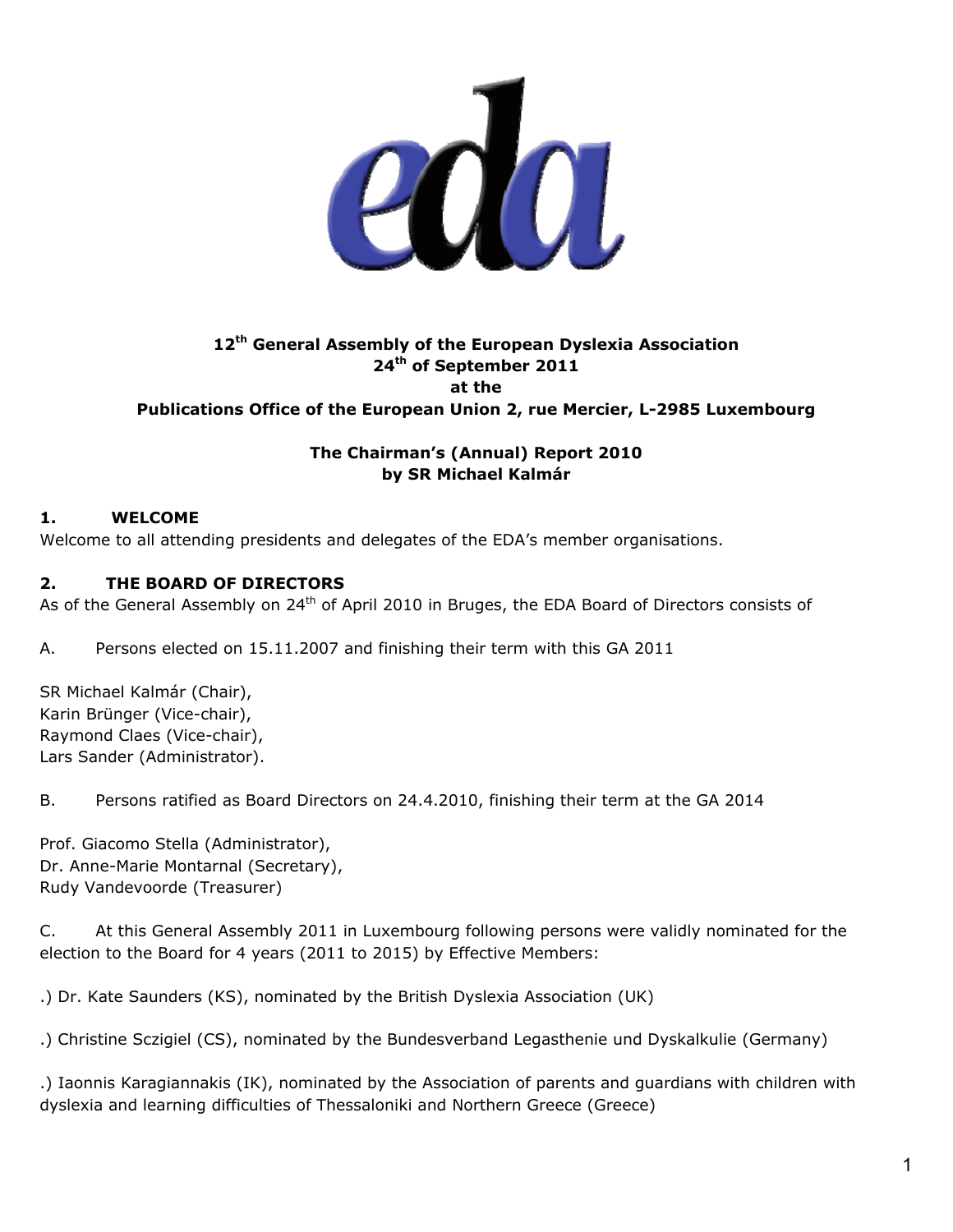.) Raymond Claes (RC), nominated by DYSPEL Luxembourg

.) Lars Sander (LS), nominated by the Ordblinde/Dysleksiforeningen i Danmark

.) Michael Kalmár (MK), nominated by the Österreichischer Bundesverband Legasthenie (Austria)

On January 7<sup>th</sup> 2011 the Board designated Brigitte Kalmár (BK) as Volunteering Assistant to the EDA. Approx. yearly compensation: 400€ (from 2011).

By eMail decision in summer 2011 the Board designated Karin Brünger as the EDA's Liaison Officer to the European Disability Forum (EDF) and to UNESCO.

The GA 2010 in Bruges elected Sven Eklöf (FMLS) as external auditor.

# 3. **BOARD MEETINGS**

Since the Board Meeting in Berlin in 2008 the Board informs the member organisations about the main EDA Board's agenda points and decisions via an official communiqué.

Following the  $11<sup>th</sup>$  Ordinary General Assembly (24<sup>th</sup> of April 2010, Bruges) the Board has met

.) from  $12^{th}$  to  $14^{th}$  of November 2010 in Brussels (Belgium)

- .) from  $7<sup>th</sup>$  to  $9<sup>th</sup>$  of January 2011 in Vienna (Austria)
- .) from  $2^{nd}$  to  $3^{rd}$  of July 2011 in San Marino
- .) briefly on 23<sup>rd</sup> of September 2011 in Luxembourg

To save money and time, there were a high number of telephone meetings and – often several daily – contacts via e-mail.

The Board agreed future Board meetings at the following dates & venues (subject to change by the Board):

.)  $11^{\text{th}}$  to  $13^{\text{th}}$  of November 2011 in Copenhagen .)  $20^{th}$  to  $22^{nd}$  of January 2012 in Växjö/Sweden

.)  $8<sup>th</sup>$  to  $10<sup>th</sup>$  of June 2012 in San Marino

I want to emphasize the fact that all the Board Directors are volunteers which do their duty for the EDA only in their time off and in their leaves. They do not receive any compensation for their work in the EDA. Their travel and accommodation costs are covered by their nominating association. Some of them even pay travel and accommodation for Board Meetings and General Assemblies partly or completely themselves. Only a small compensation for their expenses like telephone, postage and Internet bills can be paid.

All the administrative work, which normally in such a Europe wide NGO like the EDA is fulfilled by experienced staff, is done by them. Their work is not comparable to those of many of our member organisations, that have official offices, paid staff and enough financial possibilities to pay external experts. Since January 2011 the EDA is assisted officially by Brigitte Kalmár as volunteer.

This affects the EDA's capability to join EU-granted projects, as most of them require - apart from financial contributions - formal employed staff. More about this issue later.

# **4. COMMUNICATIONS**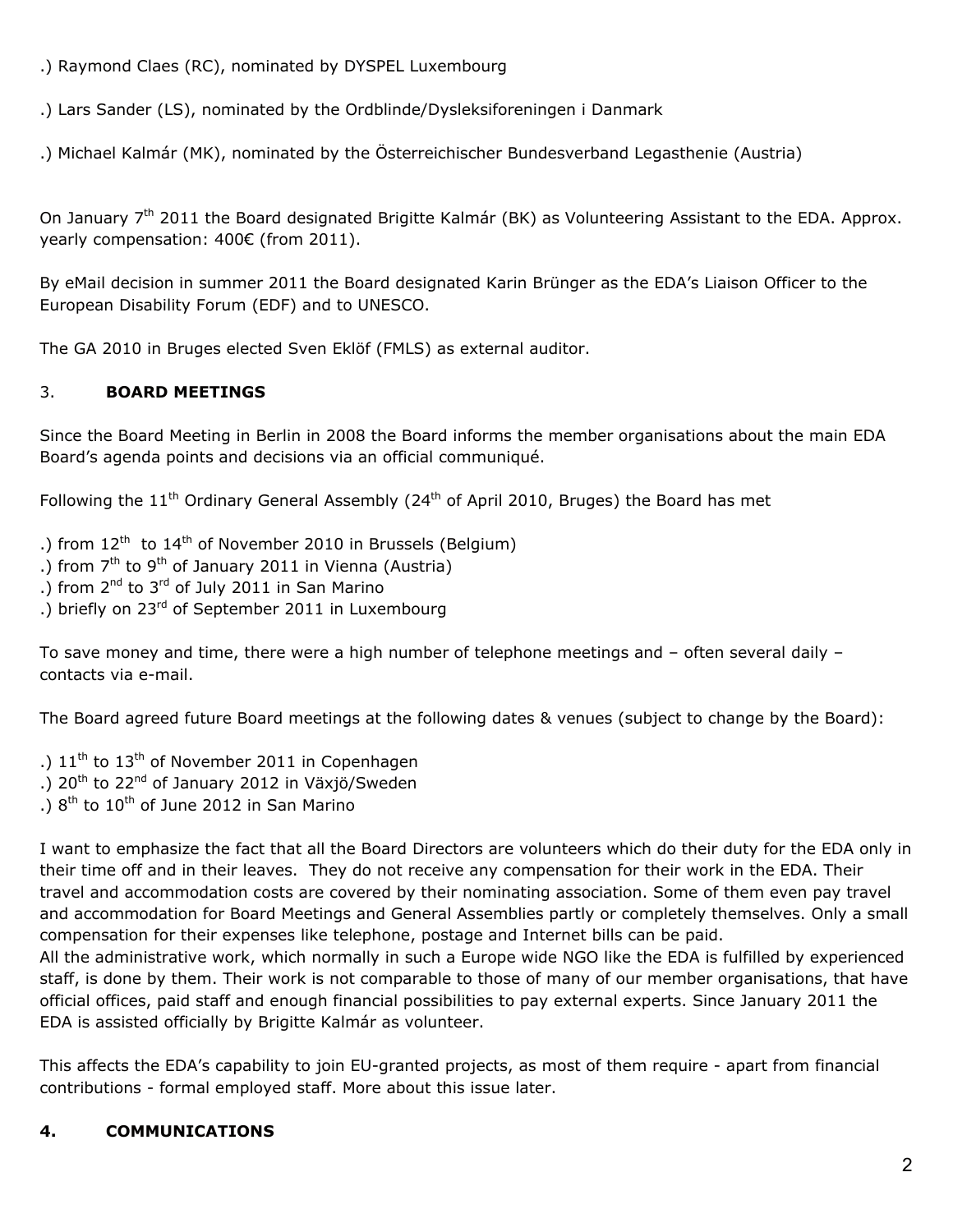## **4.1 EDA-NEWS (LETTER)**

I'd like to take this opportunity to thank cordially the co-editors, Robin and Jennifer Salter, for their enthusiastic work in producing the EDA NEWS. Since April 2005 Robin produced the EDA NEWS electronically as a PDF file and e-mailed them to all EDA members.

The content of the current newsletter, however, is still a problem because the vast majority of member associations do not send in information for publication. The Board repeats asking every member association to send information about their own association and their activities directly to the chairman on a regular basis. All information of common interest which reaches the chairman is regularly forwarded straight to the member organisations. Although a translation into English improves the impact of your information, the EDA will publish it in your native language as well.

Please use the EDA Newsletter to advertise your conferences and later to report on them. If anything of interest in the field of dyslexia appears in your newspapers, please send it to the chairman.

All member associations should be aware that they are free to translate the newsletter or any part of it into any language but should acknowledge the source.

There is a strong desire expressed by many member organisations to receive abstracts or minutes from National Conferences or other important events organised by EDA members via the EDA Newsletter.

## **4.2 WEBSITE**

The website [www.dyslexia.eu.com](http://www.dyslexia.eu.com/) will be discontinued soon. Until the end of this year it will be linked to the new EDA-website [www.eda-info.eu](http://www.eda-info.eu/). Please use this new website address and inform your members about this change. The site [www.europeandyslexiaassociation.eu](http://www.europeandyslexiaassociation.eu/) has been given up.

Until now no EDA member has refused permission to implement a link directly from the EDA-Website to each member's site. There will be one part for links for the member homepages and another for external links. We also encourage the members to create a link to the EDA webpage on their own homepage.

The Website design has been completely renewed, but the content is not finished yet.

Future plans include information in a number of languages, conference papers and reports, lists of European activities and conferences etc.

### **4.3 E-MAIL AND POSTAL ADRESSES OF THE EDA MEMBERS**

We ask all the members of the EDA to inform the Board accurately and in time about changes of addresses of their Presidents, CEO's and other Board Members who are especially responsible for International Contacts and for Finances.

Without an employed staff the EDA-Board Directors are losing a lot of their limited time for the EDA, exhausting their private phone bills and even then sometimes do not find contact to some of our member organisation at once. Brigitte Kalmár, Volunteering Assistant to the EDA has already assembled the actual data of each member and will ask the members in future for clarifications and updates.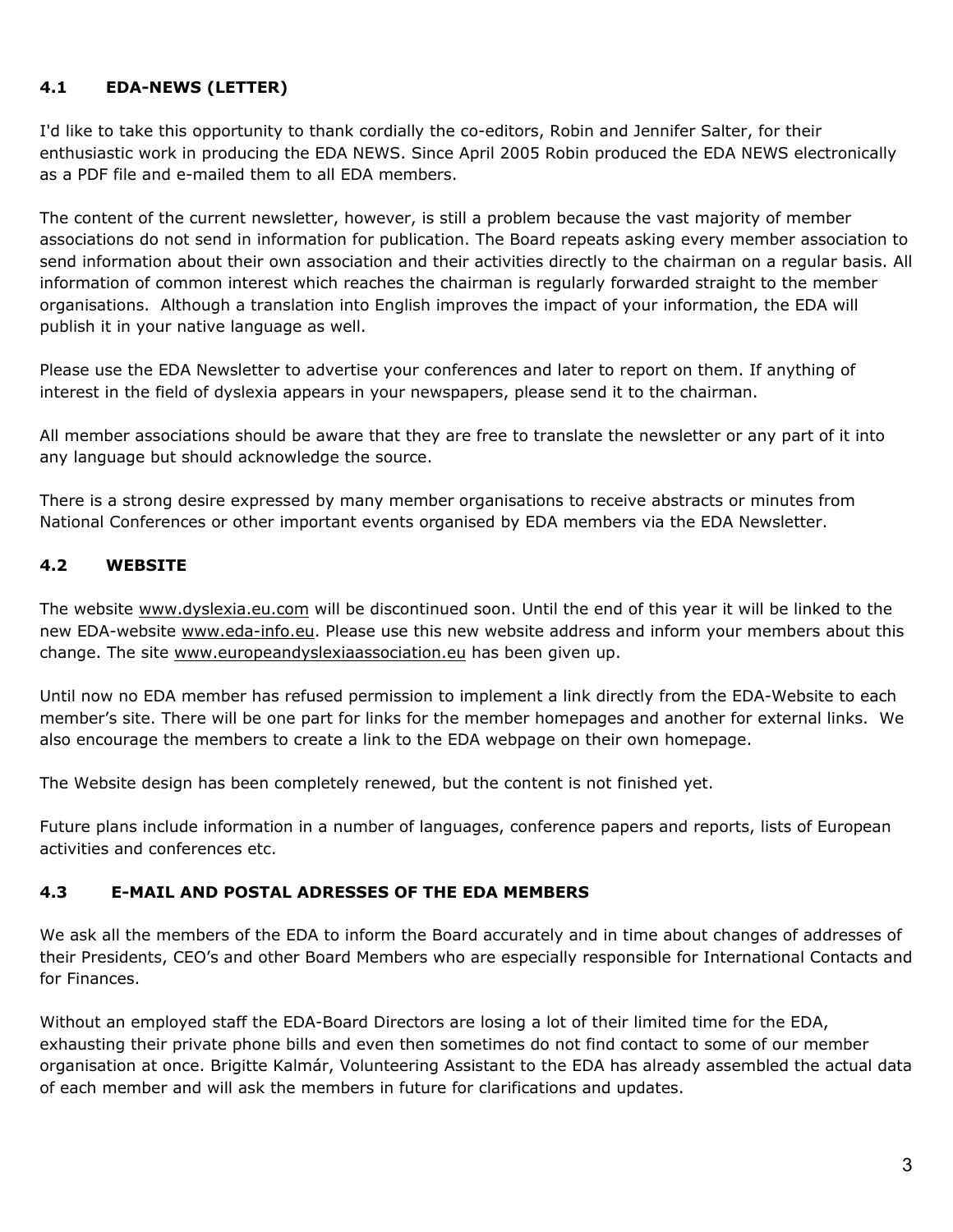It is vitally important for the impact of the whole EDA to keep and to improve ameliorate the communication channels between the members and the Board.

### **5. EUROPEAN DYSLEXIA AWARENESS WEEK**

There exists an EDA brochure explaining the purpose of the week and giving suggestions of possible activities. Members can ask for a copy in MS-Publisher format or in .doc-Format from the Chairman or the Secretary of the EDA.

Regarding the next years the Board has worked out the following text which could be used as press release template for the member organisations in the following dyslexia awareness weeks:

## *More than 50 Million People with Dyslexia in Europe*

*The European Dyslexia Association (EDA), "The Voice of People with Dyslexia in Europe", is the umbrella organisation for Dyslexia in Europe. It represents 33 Dyslexia organizations in 24 European countries. Research findings indicate that at least 50 million people in Europe are dyslexic and may face impaired access to education and work.* 

*Dyslexia is a difference, which makes the acquisition and use of reading, spelling and writing skills difficult. This difference is neurological in origin.* 

*Central to many Specific Learning Difficulties/Disabilities (Sp.L.D.) is the role of cerebellar functioning and also the inhibition of primitive reflexes. This, along with cognitive, behavioural and environmental factors can lead to the co-existence or overlap between indicators of Sp.L.D. and is the reason why many labels may be attached to the same students. When this occurs (whatever the etiology) the label which best describes these students is the umbrella term Sp.L.D. Children with co-existing Sp.L.D. experience even more difficulties within the learning situation. Few countries accept that dyslexia is only one of a group of difficulties/disabilities which may also have varying degrees of co-existence, including:* 

- *Dyslexia: (4 to 10% population)*
- *Dysgraphia: hand writing difficulty (10%)*
- *Dyspraxia: motor difficulties (2 to 10%); 50% dyslexia have some motor dysfunction*
- *Attention Deficit Hyperactivity Disorder (ADHD): concentration difficulties and impulsiveness. (3 to 9% school population); co-existence ADHD and learning disabilities 4%*

*• Dyscalculia: difficulties in maths calculations (3 to 6%); Dyscalculic children with ADHD 15 to 26%; 50 to 60% dyslexics have difficulties with maths* 

- *Asperger's Syndrome: emotional behaviour & social communication difficulties. These learning difficulties typically affect a student's motor skills, information processing and memory. (1.5%)*
- *Specific Language Impairment (SLI): (1%); link between SLI and Dyslexia is well documented.*

*Persons with Sp.L.D. will have average or above average cognitive functioning.* 

*The cognitive difficulties which are underlying this difference can also affect organisational skills, calculation abilities and other cognitive and emotional abilities.* 

*Dyslexia may be caused by a combination of difficulties in phonological processing, working memory, rapid naming, sequencing and the automaticity of the acquisition of literacy skills.* 

*Researchers acknowledge that there are many contributing factors for dyslexia, but there is evidence that this can often involve a genetic element.*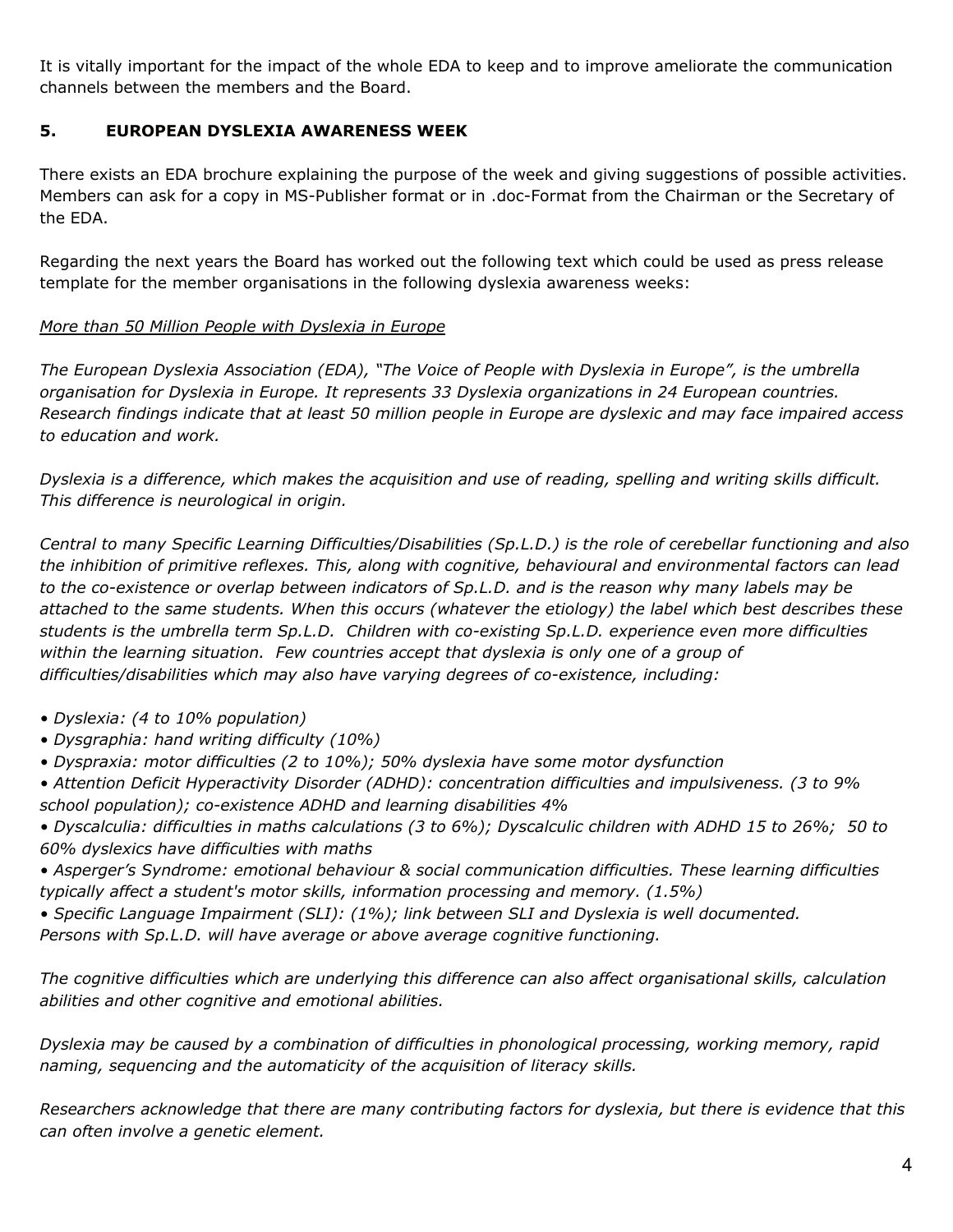*There is no relationship between a person's level of intelligence, individual effort or socio-economic position and the presence of dyslexia.* 

*Despite increasingly better legislation and policy supporting equal opportunities in many European countries, the experience for many people with Dyslexia is an educational system that does not identify and meet their needs and are employers who are prejudiced.* 

*The EDA ask to the European Commission to work with the EDA to make early identification of dyslexia across Europe the norm, lifelong learning opportunities a reality and to challenge the current discriminatory practice of many employers. The failure to have unbiased systems of assessment can mean that dyslexia is undetected in some cases and access to education and employment is further impaired by the person's country of birth.* 

*In the 21st Century this lack of equal access is unacceptable and the EDA with the European Commission wants to eradicate prejudice, enable those who are responsible in the European countries to understand the specific learning differences of people with dyslexia and therefore to maximize opportunities for more than 50 million children, adolescents and adults across Europe.* 

The text is at the disposal of the member organisations. Since 2005, the European Dyslexia Awareness Week has always been and will be as well in future the week beginning with the first Monday of October. October is designated as Dyslexia Month.

 $2011 - 3<sup>rd</sup>$  to 9<sup>th</sup> of October

### **6. MEMBERSHIP AFFAIRS**

Since the last General Assembly the following associations were accepted by the Board as Adherent Members: La Federation Française des DYS (France), Sprankel (Belgium), Eureka en Die-'s-lekti-kus (Belgium), Institut St. Charles (France) and Dislexia Canarias y Otras Dificultades de Apprendizaje-DISLECAN (Spain).

The Adherent Member DISFAM (Spain) has asked for Effective Membership.

All this has to be ratified by this General Assembly, provided a motion of the Board for ratification.

The Board has received and approved the application for Adherent Membership of Associazione Sammarinese Dislessia (San Marino) as well. As this application was submitted recently, it is not possible to present it to this General Assembly for ratification. It will be submitted by the Board to the General Assembly 2012.

The Board has been forced to decide termination of membership of the Kärntner Landesverband Legasthenie (Austria) due to serious offences. This motion will be submitted to this General Assembly for ratification.

After the confirmation of the new organisations and the ratification of the termination of membership the EDA will consist of 36 member organizations in 21 EU-countries plus Norway, Switzerland and Northern Cyprus.

## **7. OUTSTANDING FEES (by September 2011):**

Although there are improvements, the Board is still concerned about the amount of time and workforce the Board Directors – especially the Treasurer – have to spend contacting "forgetful" members to guarantee a financially healthy base for the EDA activities.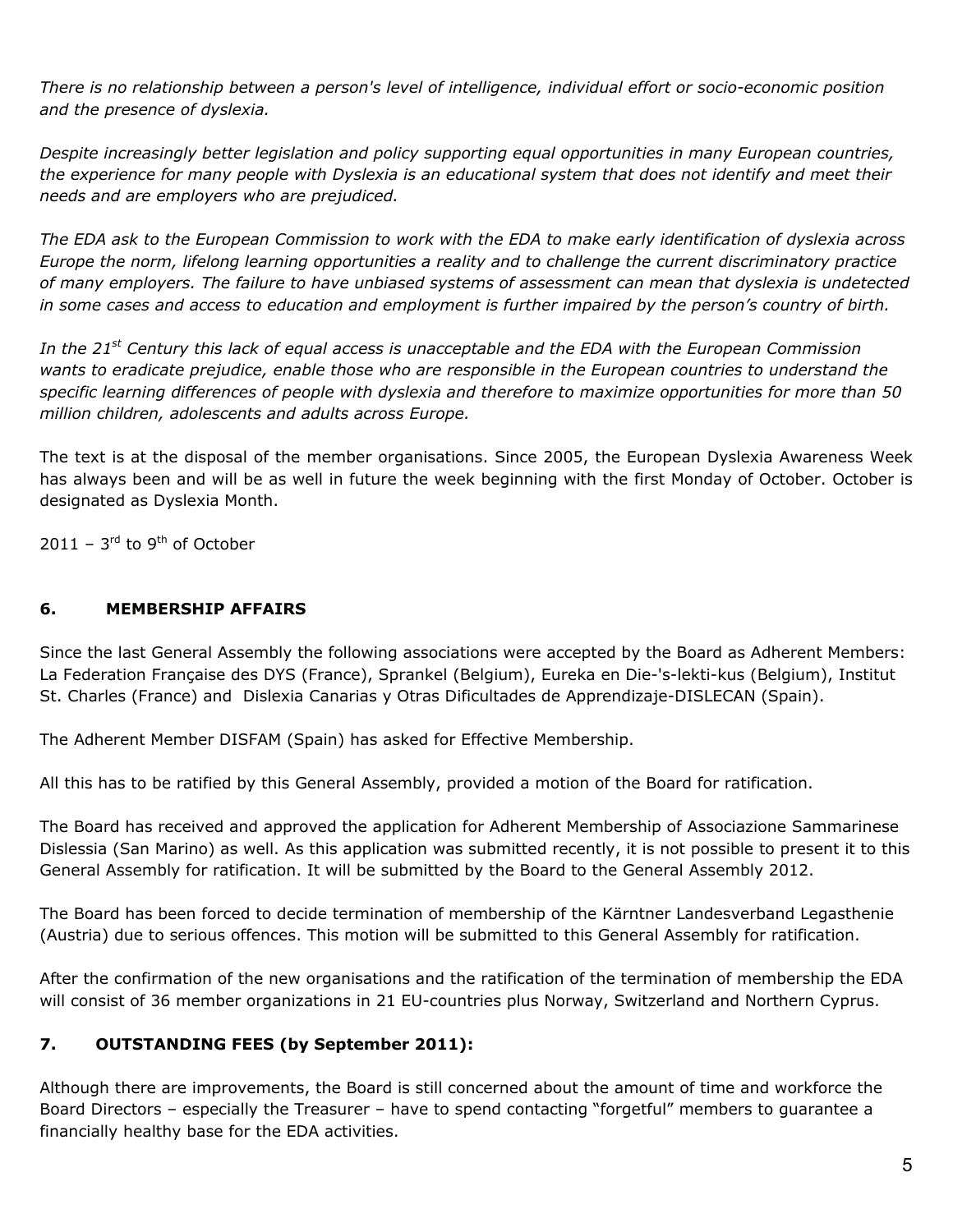You will find updated details in the Treasurers Financial Report.

## **8. EDA's PUBLIC ACTIVITIES AND REPRESENTATIONS**

While a lack of finances and the regular vocational life of the Board Directors are restricting the EDA's activities, it has been possible to provide substantial activities and personal official EDA representations in some instances, especially when it was subsidised by member organisations.

## **8.1 THE 3rd ALL-EUROPEAN DYSLEXIA CONFERENCE IN BRUGES APRIL 2010**

It was a big success concerning the contents, the presentations and the EDA's reputation. As well a financial success.

# **8.2 THE 1st SUMMER SCHOOL OF THE EDA IN SAN MARINO 15th TO 18th JULY 2010**

Under the responsibility of the Board Director Prof. Giacomo Stella and in co-operation with the University of San Marino, the first Summer school of the EDA took place in the Republic of San Marino. The event itself was free of charge; attendants had to cover accommodation and travel themselves.

The working language was English; the invited speakers came from Italy, UK, Luxemburg and Germany.

The SUMMER SCHOOL included the following topics:

- How to develop national wide organisation.
- How to push public institution to create appropriate legislation.
- Relationship between the national health system, social security and school.
- Dyslexia at school.
- Dissemination and communication.
- How to make fundraising.
- Dyslexia and technology
- EDA news.

The SUMMER SCHOOL also provided a large free social program including a gala dinner.

# **8.3 THE 2nd EDA COMMUNITY SUMMER SCHOOL IN SAN MARINO 4th to 6th JULY 2011**

This event, organised again in collaboration with the University of San Marino, assembled 30 persons from 9 European countries including an UNESCO delegate and guest speaker from the European Blind Union. It was awarded by an audience for the attendants at the two Head of State of the Republic San Marino. The setting was perfect to exchange reliable information, to discuss without limit and to find common solutions.

Topics were:

.) Early Recognition of Dyslexia

.) Lobbying and Campaigning for European Solutions in favour of the citizens with DYS and other print/reading **Disabilities** 

.) Adult persons with Dyslexia in University and at Workplace

You find more information on the EDA Website including PP-presentations of the speakers, photos and videos following the link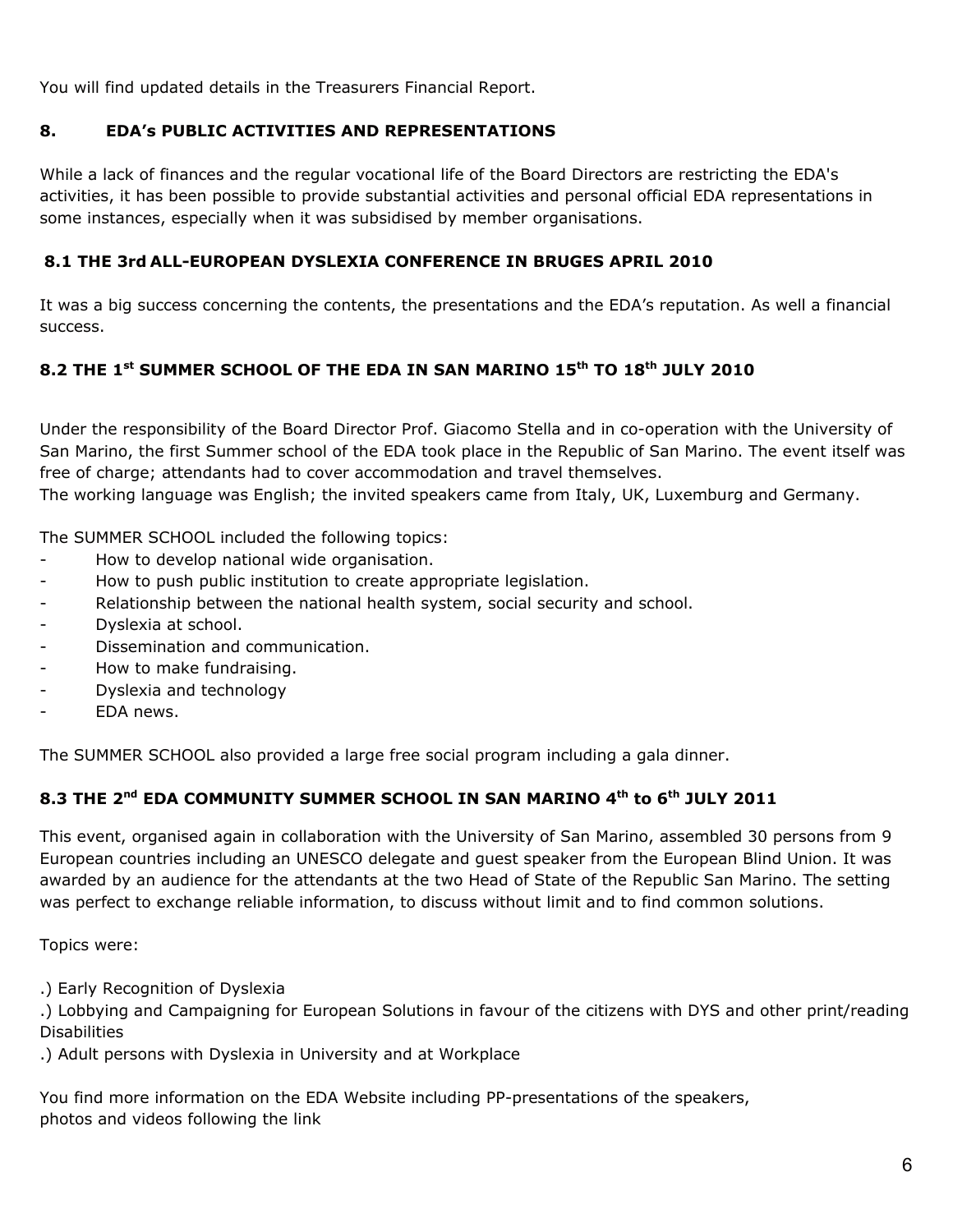The 3<sup>rd</sup> EDA Community Summer School will stage again from 6<sup>th</sup> to 8<sup>th</sup> of June 2012 in San Marino. As the Board wants to keep the structure and settings as they are, all attendants nominated by EDA-member organisations will be admitted but attendance will be restricted to a maximum 50 persons.

# **8.4 EDA ATTENDANCE AT CONFERENCES/MEETINGS**

a) On 14<sup>th</sup> of May 2010 the President spoke greeting words on behalf of the EDA at the opening ceremony of the Conference of our Portuguese member APDIS-DISLEX in Porto via Internet Video Recording.

b) President Michael Kalmár and the two Vice-Presidents Karin Bruenger and Raymond Claes attended the signing ceremony of the Memorandum of Understanding  $(14<sup>th</sup>$  of September 2010, see below) and a working Breakfast at the European Parliament (15<sup>th</sup> of September 2010) strongly underlining the EDA's position in the Book Famine/Books without Borders Campaign in cooperation with the European Blind Union.

c) President Michael Kalmár was invited to lead a workshop about metaphonological intervention at the Convention of the German Deutsche Gesellschaft für Sprachheilpädagogik 23<sup>rd</sup> to 25<sup>th</sup> of September 2010.

d) President Michael Kalmár spoke greeting words on behalf of the EDA at the opening ceremony at the German BVL-Conference 18th to 20th<sup>th</sup> March 2011. He invited the audience to attend the 2<sup>nd</sup> EDA Community Summer School in San Marino July 2011 and led a workshop on metaphonological prerequisites for acquiring written language.

e) Vice-president Karin Bruenger and Treasurer Rudy Vandevoorde represented the EDA at the European Disability Forum (More Agenda Point Report EDF).

f) Vice-president Karin Bruenger represented the EDA at UNESCO in Paris (More Agenda Point Report UNESCO ).

# **8.5 UNESCO**

Vice-President Karin Brünger is in charge of the liaison with this UN-Organisation in Paris. She is in contact with high officials and tries to construct strong ties between the EDA and UNESCO. With letter from 8<sup>th</sup> of January 2009 the EDA was informed by the Director General of the UNESCO admitting that the EDA is now "NGO in official relations with UNESCO" (More Agenda Point Report UNESCO) .

## **8.6 EUROPEAN DISABILITY FORUM:**

The EDF is an organisation developed by the EU to act as an umbrella for all disability-related associations in the EU.

Since 2008 the EDA is listed as a Full Member of EDF.

EDA Board Director Karin Brünger was elected as Board Director of the EDF at the GA of the EDF in Athens April 2009. All costs for her duty are covered by EDF (More Agenda Point Report EDF).

## **8.7 EUROPEAN PARLIAMENT**

All MEPs have received a common letter of the EDA and FFDys in English and French asking support for the proposed exemptions of the copy-right for print/reading disabled persons on EU and on WIPO-level.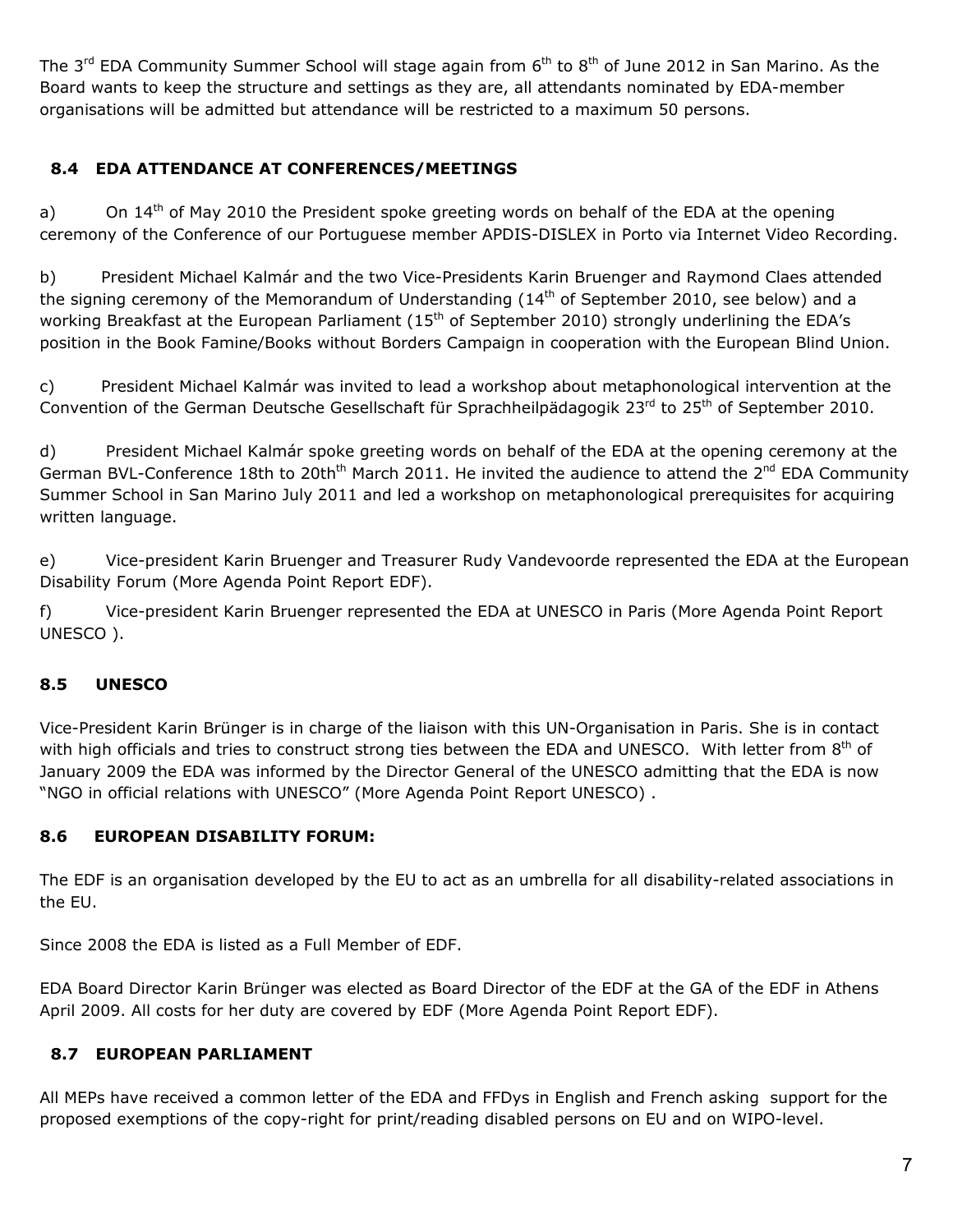Early September 2011 EDA and the European Blind Union has addressed indepedently, but coordinated, petitions to the European Parliament to influence the Commissions position about a worldwide Treaty in the frame of the World Intellectual Property Organisation.

On 9<sup>th</sup> of September 2011 the Coordinators of the European Parliament's Petition Committee have decided to accept this urgent appeal to place the petition on the Agenda of the next official meeting on October 3rd in the European Parliament. The position of the EU on the WIPO Treaty for the Visually Impaired and other print disabled will by discussed by MEPs, the European Commission, the European Dyslexia Association and the European Blind Union. The MEPs will then decide what further steps to take on the issue.

The EDA will be represented at this official meeting by Vice-President Raymond Claes.

I attach a strategic overview by David Hammerstein (former MEP) from  $8<sup>th</sup>$  of September :

#### **Will the EU support a World Intellectual Property Organisation (WIPO) treaty to end the book famine faced by blind and print disabled people?**

Millions of EU citizens who are blind or have other disabilities preventing them from reading a standard print book face a "book famine". This is because 95% of all published works are never converted to "accessible formats" they can read such as braille, large print or audio.

The European Blind Union (EBU) has campaigned for some years for an international treaty at the World Intellectual Property Organisation (WIPO) to facilitate better access to books. The European Parliament has supported this campaign.

Since summer 2010 the EDA and some of its members supports active this campaign.

In May 2011 the European Parliament, in adopting its report "Unlocking the potential of cultural and creative industries", called for the EU negotiators to back a binding WIPO treaty. However, the EU Council and Commission have consistently opposed such a treaty.

Between June 15th and 24th the copyright committee of the World Intellectual Property Organisation (WIPO SCCR22) made great progress towards a law to improve access to books for blind and other print disabled people. At the Geneva meeting, countries as diverse as

Argentina, Brazil, the EU, and the USA, supported a draft document which could form the basis of a treaty, giving exceptions to copyright so that print disabled people can make and share accessible books.

However, the European Union negotiators have consistently opposed the idea of such a text becoming a legally binding treaty. They maintain that a non-binding "recommendation" would be sufficient for print disabled people, though by contrast they are happy to support binding treaties to support rights holders' interests. By opposing such a treaty, the EU Commission and Member States are clearly failing to recognise and respect the right of persons with disabilities to benefit from measures designed to ensure their independence, social and occupational integration and participation in the life of the community. (Article 26 of the EU Charter of Fundamental Rights, integration of persons with disabilities)

Furthermore, Article 30 of the UN Convention on the Rights of Persons with Disabilities, "participation in cultural life, recreation, leisure and sport", says "3. States Parties shall take all appropriate steps, in accordance with international law, to ensure that laws protecting intellectual property rights do not constitute an unreasonable or discriminatory barrier to access by persons with disabilities to cultural materials."

The next WIPO SCCR meeting takes place in November 2011. It is expected to finalise the draft document, and to decide on how and when it will become law. **The European Blind Union calls on the Commission and Member States negotiators to ensure that the EU goes to the November meeting ready to call for the finalised text to become a binding treaty, and in doing so to live up to its commitments under the EU Charter and UN Convention.**

### **8.8 EUROPEAN COMMISSION**

a) President Michael Kalmár and the two Vice-Presidents Karin Bruenger and Raymond Claes attended the signing ceremony of the Memorandum of Understanding  $(14<sup>th</sup>$  of September 2010, see below) and a working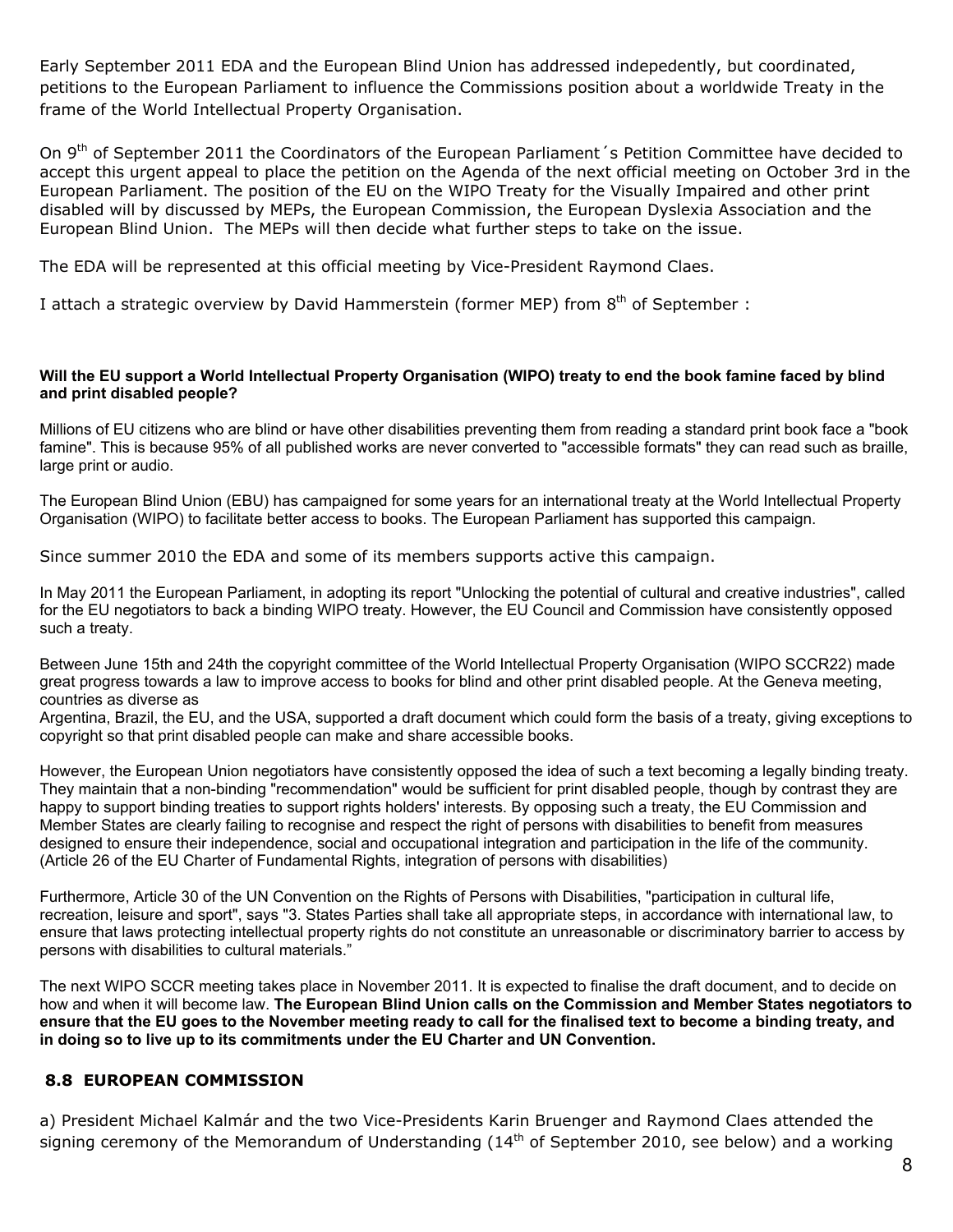Breakfast at the European Parliament (15<sup>th</sup> of September 2010) strongly underlining the EDA's position in the Book Famine/Books without Borders Campaign in cooperation with the European Blind Union.

b) In accordance with the World and European Blind Unions the EDA suspended the attendance at the stakeholder meetings on EU and WIPO level relating to exceptions to the national copyright laws and free exchange of accessible format between countries in early spring 2011.

c) The Commissioner of Education, Culture, Multilingualism and Youth, Mrs Androulla Vassiliou has been invited to the 3<sup>rd</sup> EDA Community Summer School (see below)

### **8.9 WORLD INTELLECTUAL PROPERTY ORGANISATION (WIPO)**

Between June 15th and 24th the copyright committee of the World Intellectual Property Organisation (WIPO SCCR22) made great progress towards a law to improve access to books for blind and other print disabled people. At the Geneva meeting, countries as diverse as Argentina, Brazil, the EU, and the USA, supported a draft document which could form the basis of a treaty, giving exceptions to copyright so that print disabled people can make and share accessible books.

In order to support this common activities for print/reading disabled persons the President Michael Kalmár applied request for accreditation as an Ad hoc Observer in future sessions of the WIPO Standing Committee on Copyright and Related Rights. He intends to attend the next crucial November WIPO SCCR meeting.

The EDA members were informed via EDA-Newsletter about every step in this campaign.

## **9. PUBLICATIONS**

The EDA was invited by the British Dyslexia Association to contribute to the coming BDA "Dyslexia Handbook 2012". President Michael Kalmár submitted an article about the EDA, its members and activities.

## **10. EU-GRANTED PROJECTS**

### **10.1 GATE**

(2009-2011, understandin**G** dyslexi**A** phenomena be**T**ween pr**E**-primary and primary school)

The Board supported our member DYSPEL (Luxemburg) in the successful bid for this dyslexia related project with partners from Italy, Bulgaria, Turkey, UK. The EDA was supposed to be included in the dissemination process.

For many reasons DYSPEL left the project in spring 2011. So the EDA is not anymore involved in this project.

### **10.2 EUPALT**

(2011-2013, European Passport for the Education of Teachers/Therapists for People with Dyslexia)

The EDA has applied for this project led by VINCO (Austria) as partner in February 2010. This proposal was rejected by the Austrian Agency, but resubmitted in February 2011 and then approved in August 2011.

In a first step the project will investigate the legal situation in all the participating countries. Then it will specify a curriculum for teachers/professionals/therapists working with people with dyslexia. In a third step this will be transferred in the already existing online tool of EBIFF (former EU project led by Dr. Pretis, one of our partners), so that these persons would be able to control if their education and experience is enough to live up to the European expectations (what will have been created in the second step) (kind of certificate).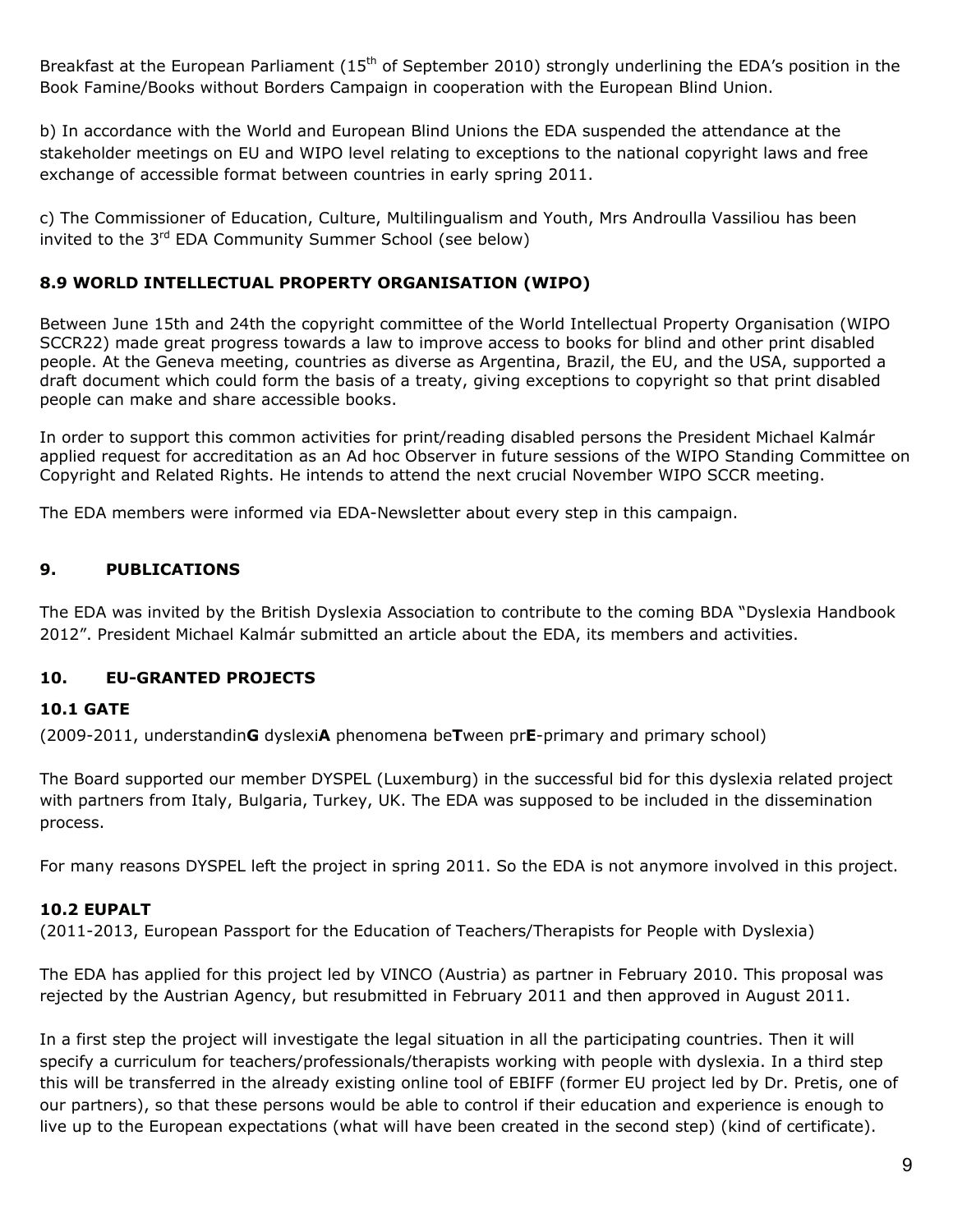The Partners come from Austria, Germany, Turkey, Latvia, Portugal, Belgium and Italy)

The first budget for the EDA was 43 067€, which is planned to be used to subcontract those EDA-Members, which have a high financial impact to the EDA. The actual, now approved budget is 25 410€.

The person responsible at the Project Leader is Ms. Astrid Kottek-Saini, available under +43/3862/32332 or under [vinco@aon.at.](mailto:vinco@aon.at)

### **10.3 README-PROJECT**

(Reading assessment with distributed multi-scale environments)

The EDA was invited to participate to propose this project.

Excerpt:

*"1.1.2 The challenge* 

*The variety of factors involved in our understanding of what developmental dyslexia is about and the persistent* 

*difficulty to keep all variables under control and study their dynamic relationship in ecological conditions have been keeping alive the controversy as to whether dyslexia does indeed exist as a unitary clinicalcondition or rather simply reflects differences among reading strategies or developmental pace in the acquisition of strategic abilities. Given any two accompanying conditions - say poor phonological awareness and poor visual processing skill - it is often difficult to say which is the cause and which the effect, or even distinguish between causal relations and simple correlations. In current clinical practices and research studies,behavioural effects and internal causal relations are often investigated independently. Most commonly, onlyone causal factor at a time is focused on. There is nonetheless wide consensus that considerable progress in the field can be made through integrative, multi-scale research paradigms whereby multi-sensorial, multi-lingual evidence is concurrently monitored and tapped, and shared infrastructural environments make room for shared protocols for collection, analysis and modelling of experimental data. Only large-scale,multidisciplinary initiatives can hold hope to meet this challenge, by promoting good practices, de facto standards* 

*and protocols, shared data, analytical tools and models. README is a concerted European initiative in this direction."* 

The proposal to the EC has been submitted  $13<sup>th</sup>$  of April 2010. Expected partners are

- 1 Consiglio Nazionale delle Ricerche CNR Italy
- 2 Centre for Research and Technology Hellas CERTH Greece
- 3 Universitat Politècnica de Catalunya UPC Spain
- 4 CreativIT s.l. CREATIVIT Spain
- 5 Università di Modena e Reggio Emilia UNIMORE Italy
- 6 Universität Tübingen UNITUBI Germany
- 7 University of York UNIYORK United Kingdom

The Budget submitted for the EDA is 120.000€.

This STREP Proposal has not been successful, but the leading partners will overwork and submit it again.

# **11. FUTURE ACTIVITIES OF THE BORD (IN PREPARATION)**

# **11.1 3rd EDA-COMMUNITY SUMMERSCHOOL San Marino 6th to 8th of June 2012**

I am glad to inform you that in co-operation with the University of San Marino the 3<sup>rd</sup> Summer school of the EDA will take place again in the Republic of San Marino.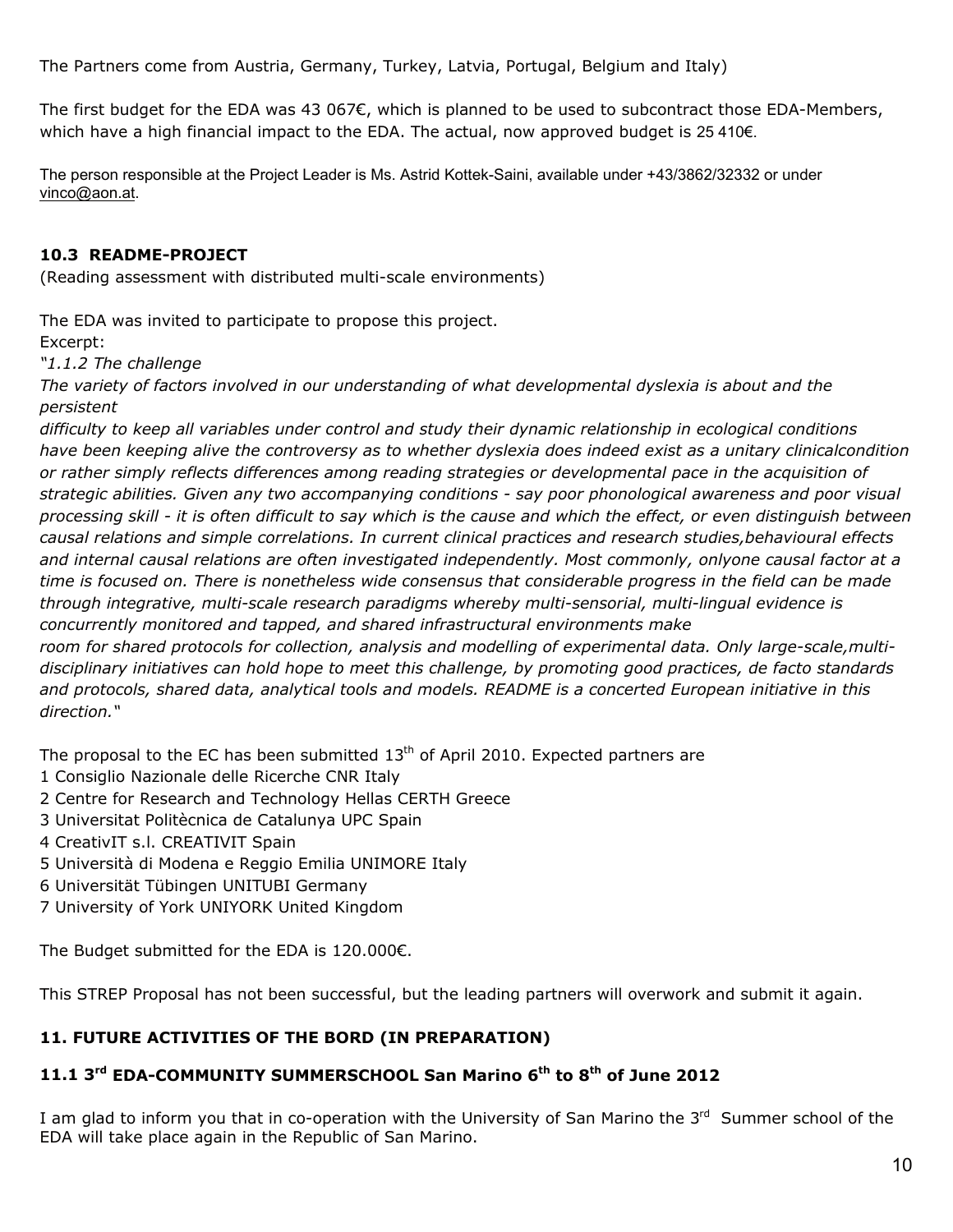Vice-President Raymond Claes invited European Commissioner Mrs. Androulla Vassiliou, in charge of Education, Culture, Multilingualism and Youth to give the opening speech on  $6<sup>th</sup>$  of June.

The Cabinet of Commissioner Vassiliou answered, that the Commissioner is in principle positive to attend, however her attendance is subject to institutional obligations that might arise.

Topics (subject to change):

- a) Teacher and Adult Learner Training
- b) Adult Dyslexia II
- c) Dyslexia and IT (including typing as the  $4<sup>th</sup>$  cultural ability)

As one of the days will be dedicated to Dyslexia and IT, it is intended to invite software specialists to present recent software for people with dyslexia.

Vice-President Raymond Claes will apply in Autum 2011 for funding for participants in the frame of the Grundtvig Program.

The working language will be English.

The Board will hold a meeting on  $9<sup>th</sup>$  and  $10<sup>th</sup>$  of June. There is a discussion in the Board about convening the General Assembly 2012 in the afternoon of the  $8<sup>th</sup>$  of June.

As the Board wants to keep the structure and settings as they are, all attendants nominated by EDA-member organisations will be admitted but attendance will be restricted to a maximum 50 persons.

### **10.2 YEARLY GENERAL ASSEMBLIES OF THE EDA IN FUTURE**

Following the New Statutes the EDA will now hold a General Assembly every year. The Board discusses to include the GA 2012 into the 3<sup>rd</sup> EDA Community Summer School

## **10.3 4th ALL-EUROPEAN DYSLEXIA CONFERENCE in 2013**

The Board has already received proposals for cooperation from two serious possible partners, one in Germany and one in Sweden. At the moment the Board exchanges details with this institutions.

A final decision of the Board is expected at latest at the Board Meeting in January 2012.

The Board asks the member organisations not to plan any major events or conferences in early autumn 2013, expected date of the conference.

### **10.4 EXECUTION OF THE DECISIONS OF THE GENERAL ASSEMBLY 2011**

### **10.5 PREPARING A DRAFT OF THE NEW BY-LAWS**

Discussion of and preparation in accordance with the New Statutes

## **10.6 TIMETABLE OF MAJOR DYSLEXIA RELATED EVENTS**

The target is that the EDA becomes an information centre for the planning of big events by other organisations related to Dyslexia like IARLD, IFLA, IDA and our member organisations to avoid time collision.